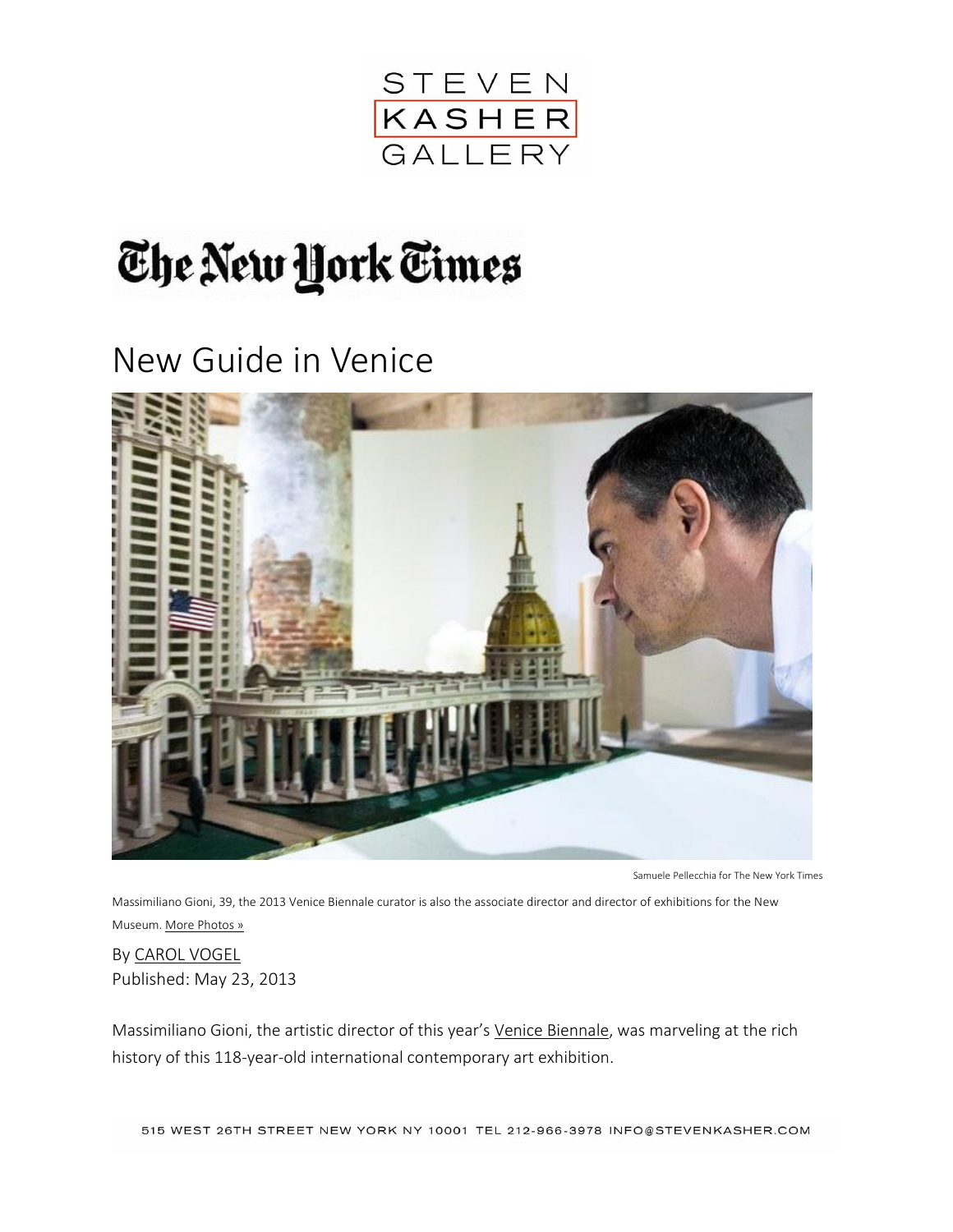

"Klimt showed there in 1905," he said. "That is mind-blowing to me. Since then there has been Morandi and Picasso, Rauschenberg, Johns and so on. Maybe I'm romanticizing, but the past is still very present."

On a rainy afternoon in April Mr. Gioni was having lunch at his regular haunt, a tiny Italian restaurant in Lower Manhattan near the [New Museum,](http://www.newmuseum.org/) where he is associate director and director of exhibitions. His BlackBerry was buzzing with e-mails and his phone kept ringing. Yet Mr. Gioni, 39, ignored it all, speaking earnestly with his usual intellectual intensity jolted with unexpected moments of deadpan humor. He was explaining what it's like to be the youngest artistic director in 110 years to organize the first, oldest and most venerable international art event in a calendar packed with an unrivaled number of them.

"Of course I'm nervous," he said. "This is center stage and it's difficult because it comes with so many expectations and so much history."

As he braces for the art world to descend on Venice for three preview days beginning on Wednesday, followed by the public opening on Saturday, Mr. Gioni estimated that nearly 500,000 people would come to see the Biennale by the time it ends on Nov. 24. As artistic director, his job is not only to be the diplomatic face of the Biennale but also to organize an enormous exhibition in two sites: one in a central building in the shaded gardens at the tip of Venice where the national pavilions are, and the other in the nearby Arsenale, the meandering medieval network of shipyards. The job entails an overwhelming amount of juggling and his ambitious vision has only made it worse.

Even though Mr. Gioni was born in [Italy](http://topics.nytimes.com/top/news/international/countriesandterritories/italy/index.html?inline=nyt-geo) — in Busto Arsizio, 40 minutes northwest of Milan — the logistics of working in a city like Venice are a notorious nightmare. Adamant that this will not be a boiler plate survey of contemporary art, Mr. Gioni has enlisted 158 artists, nearly double the number of the two previous Biennales.

"It will zigzag across histories, covering 100 years of dreams and visions," said Mr. Gioni, noting 38 countries are represented. "A biennale can be pedagogical without being boring."

"The Encyclopedic Palace" is the theme. It is taken from the title of a symbol of 1950s-era Futurism — an 11-foot-tall architectural model of a 136-story cylindrical skyscraper that was intended to house all the knowledge in the world. Its creator, the self-taught Italian-American artist Marino Auriti, dreamed it would be built on the National Mall in Washington. The model now belongs to the

515 WEST 26TH STREET NEW YORK NY 10001 TEL 212-966-3978 INFO@STEVENKASHER.COM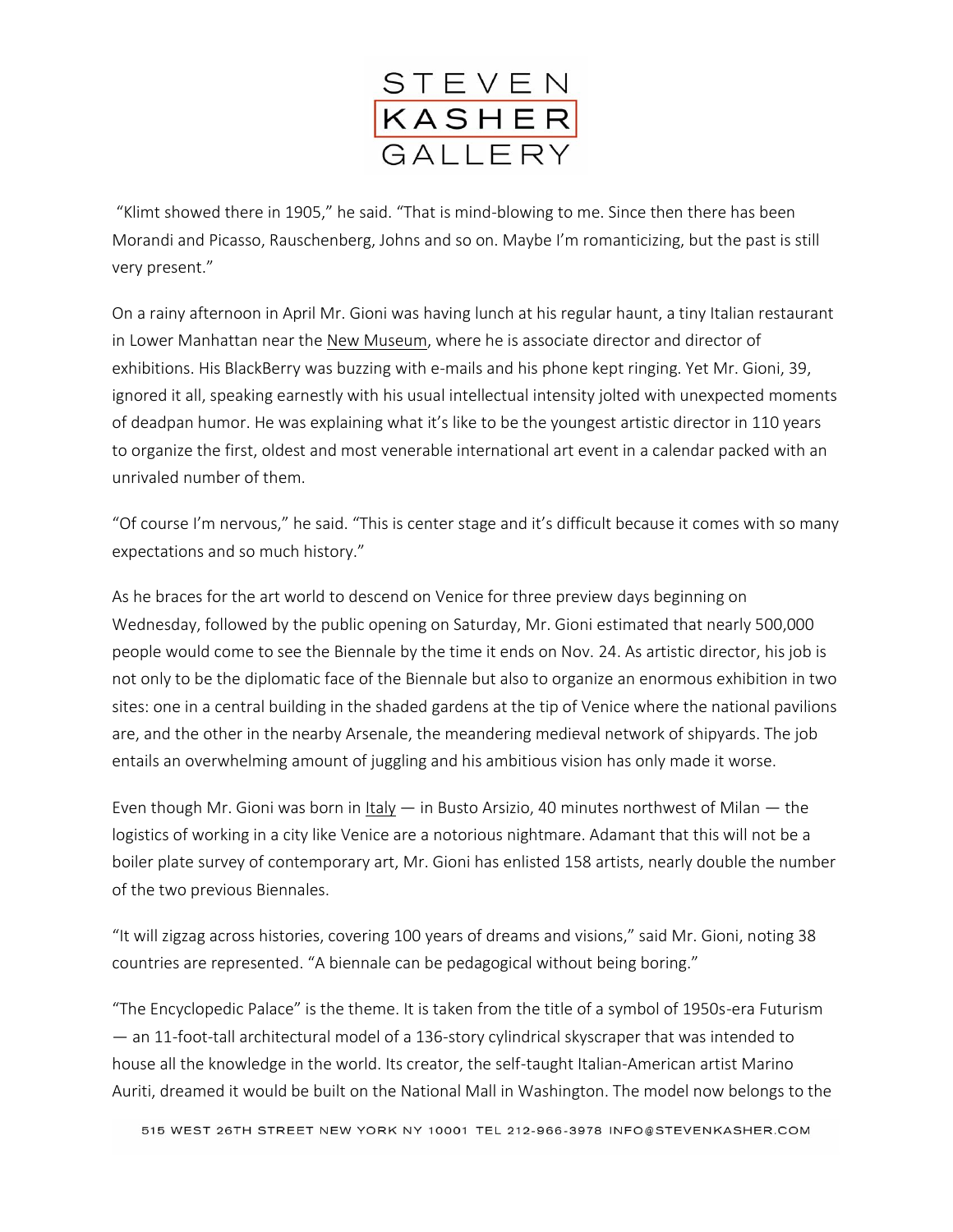

American Folk Art Museum in Manhattan, which is lending it to the Biennale. "It best reflects the giant scope of this international exhibition," Mr. Gioni said, "the impossibility of capturing the sheer enormity of the art world today."

Paolo Baratta, the longtime president of the Biennale, said that "after 14 years of having traditional curators I thought it was time to ask a man of the next generation."

"At a time when contemporary art is flooding the world," he added, "it seemed to make more sense to present a show that doesn't just include a list of artists from the present but rather looks at today's art through the eyes of history."

Philippe Ségalot, a private art dealer, called Mr. Gioni "a rising star."

"Even though he's so young," Mr. Ségalot said, "he's already a brand and one of the most sought after curators around. As a result expectations are unusually high. Everyone wants to see what he'll deliver."

Mr. Gioni is mixing high and low, with masters mingling with self-taught and outsider artists. Besides Mr. Auriti, there will be work by names likely to be unfamiliar to even art world insiders. There are arcane objects like a deck of tarot cards created by the British occultist and artist Aleister Crowley, abstract paintings by the Swedish artist and mystic Hilma af Klint and shaker drawings on loan from the [Hancock Shaker Village](http://hancockshakervillage.org/) in Pittsfield, Mass. For one show within a show, the photographer Cindy [Sherman](http://www.nytimes.com/2012/02/19/arts/design/moma-to-showcase-cindy-shermans-new-and-old-characters.html?pagewanted=all&_r=0) is organizing an exhibition at the Arsenale. Known for photographing herself transformed into hundreds of different personas, including movie stars, Valley girls and menacing clowns, she appealed to Mr. Gioni because, he said, "image plays a big role at this year's Biennale, and Cindy has spent her life representing herself as others." Ms. Sherman is creating a kind of bizarre doll's house with works by little-known artists, prison inmates and popular figures like Robert Gober, Charles Ray, [Paul McCarthy](http://www.nytimes.com/2013/05/12/magazine/paul-mccarthy-the-demented-imagineer.html?pagewanted=all) and Rosemarie Trockel.

An old ship is coming by boat from Iceland; a 200-year-old church is en route from Vietnam; and dozens of contemporary artists need hand-holding while they grapple with installing videos or preparing for complex performances. "Right now I wish there was another me," Mr. Gioni said with a sigh.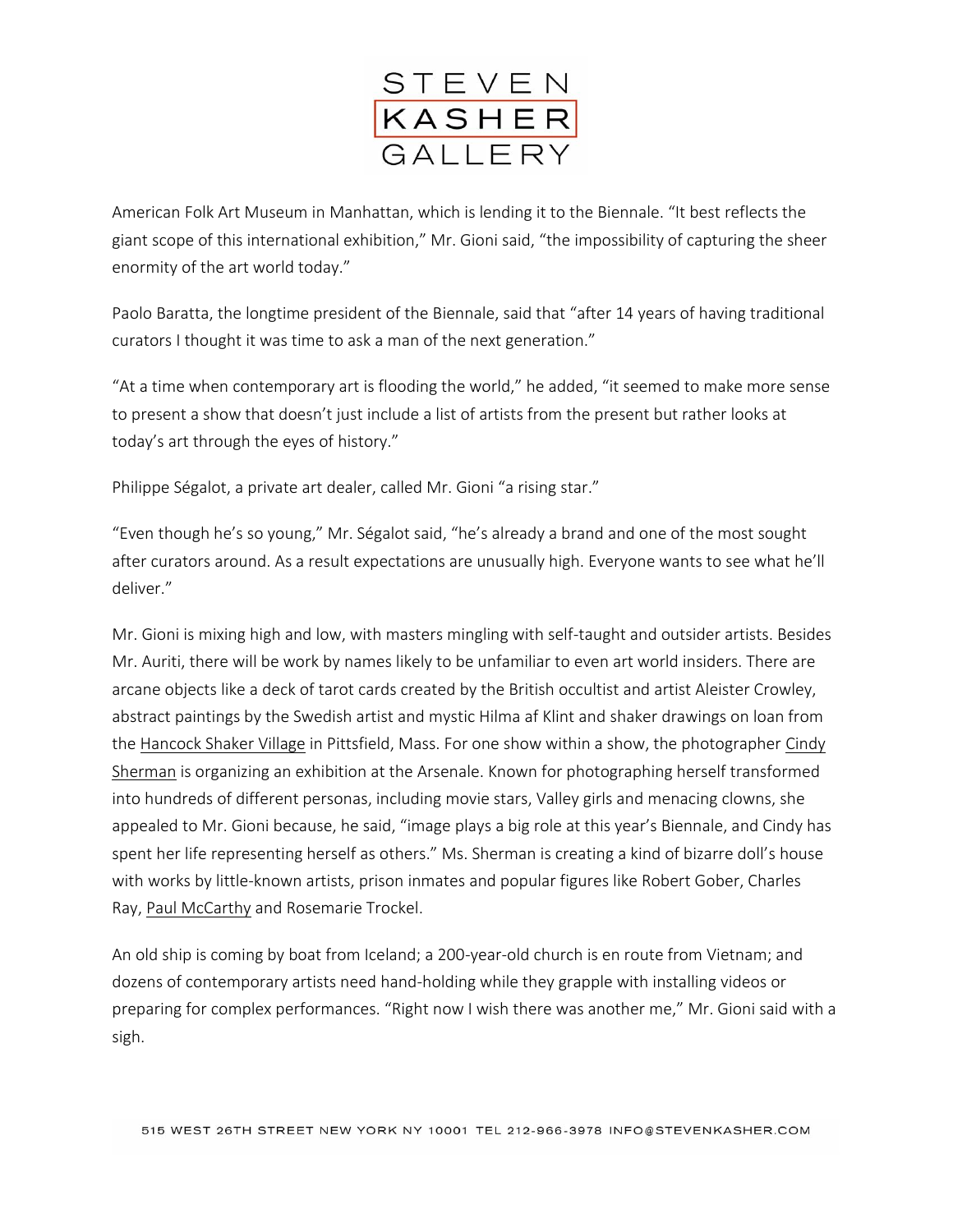

Besides organizing the event he has also been a fund-raiser. Money is always tight at any Biennale, and his budget of about \$2.3 million simply wasn't enough to cover his expenses. He has raised more than \$2 million on top of that, he said, "mostly from private individuals and foundations and philanthropists."

Although Mr. Gioni is considered something of a star within the close-knit world of contemporary art, he had a larger presence early in his career as the doppelgänger of the mischievous Italian artist [Maurizio Cattelan.](http://www.nytimes.com/2011/10/02/arts/design/maurizio-cattelan-retrospective-at-guggenheim.html?pagewanted=all) Mr. Cattelan, who is more than a decade older, routinely sent him in his place to do radio and television interviews and even lectures. The prank worked for a while, Mr. Gioni recalled, until a series of mishaps. He was speaking at a lecture organized by the Public Art Fund when Tom Eccles, its director, showed slides of Mr. Cattelan's self-portraits. "It was obvious I wasn't him," Mr. Gioni recalled.

Then there was the time he posed as Mr. Cattelan on television and the station's switchboard became jammed with viewers complaining that an impostor was on the air.

"Maurizio was so in demand and I liked it because I thought it was a way to be a committed critic, giving your words to an artist," Mr. Gioni said.

Less than a month before the Biennale was set to open, Mr. Gioni could be found sitting around the dining room table of his apartment, a spare sun-filled East Village walk-up that he shares with his wife of three years, Cecilia Alemani, director of art at the [High Line.](http://topics.nytimes.com/top/reference/timestopics/subjects/h/high_line_nyc/index.html?inline=nyt-classifier) With him were three assistants, each glued to laptops. Wearing jeans, a white shirt and red sneakers, Mr. Gioni had a way of juggling complex issues with a cool head, quoting wise words from a philosopher one moment and making a wry joke the next. The group was reviewing each artist in the exhibition, name by name, and checking the status of their work.

What about Roger Hiorns? Mr. Gioni asked.

"He's concerned his installation will be too near a door," replied Helga Christoffersen, an assistant.

Mr. Gioni explained, "It's a pulverized altar from a church from England."

"That's going to be a big hit with the Catholic folks," he said deadpan, receiving a big laugh from the group. (For the first time the Vatican is represented in its own pavilion at the Biennale.)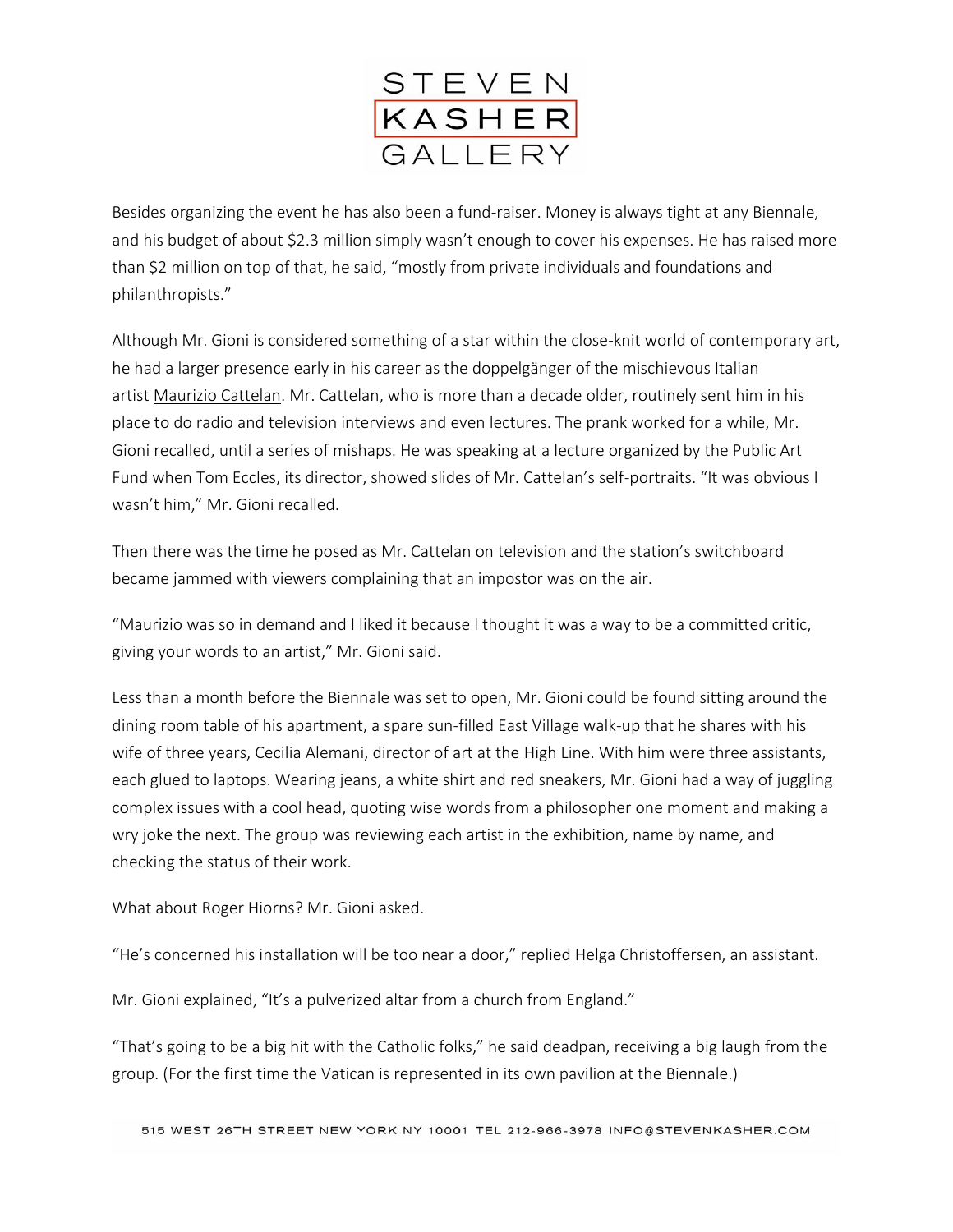

Camille Henrot? "Missing in action," Mr. Gioni said slightly nervously.

The group then looked at images online of the "S. S. Hangover," the Icelandic artist Ragnar Kjartansson's fishing boat that will have six horn players performing on the water in the Arsenale for four hours every day for six months. "We're working with a conservatory in Venice to find the players," Mr. Gioni said.

When trying to visualize the installation of the circular entrance in the main pavilion where he plans to display 40 pages of Carl Jung's "Red Book," an illuminated manuscript on which he worked for more than 16 years, Mr. Gioni grabbed a ruler, went into the living room and measured out the space on the floor with masking tape, trying to figure out the correct height for the climatecontrolled vitrine.

"He's obsessed," Mr. Cattelan said. "When he gets in bed at night he's not just thinking about the big picture but also about the number of electrical outlets or the height of a video. He gets caught up in the details most curators normally don't take care of. Being super bright helps; so does his superior knowledge of art."

Mr. Gioni's methods may be a bit unconventional, but then he didn't come to the job in the same way as many of his predecessors. He never got a Ph.D. in art history; nor did he spend years climbing his way up the curatorial ladder. But at 39 he has had more hands-on experience overseeing biennales than anyone of his generation: In 2003 he was the curator of the section called "La Zona" at the Venice Biennale. In 2004 he was co-curator of the fifth edition of the traveling biennial Manifesta, a roving European event that was held that year in San Sebastián, Spain; in 2006 he organized the fourth Berlin Biennale in collaboration with Mr. Cattelan and Ali Subotnick, a curator at the Hammer Museum in Los Angeles. And in 2010 he was the youngest and first European director of the Gwangju Biennale in South Korea, its eighth, which attracted more than 500,000 visitors and got rave reviews.

Besides his role at the New Museum, where he has spearheaded many ground breaking shows including "[The Generational: Younger Than Jesus](http://www.nytimes.com/2009/04/10/arts/design/10trie.html?pagewanted=all)," its first triennial, he is also artistic director of the Nicola Trussardi Foundation in Milan. Lisa Phillips, director of the New Museum, said Mr. Gioni "sees curating as an art form."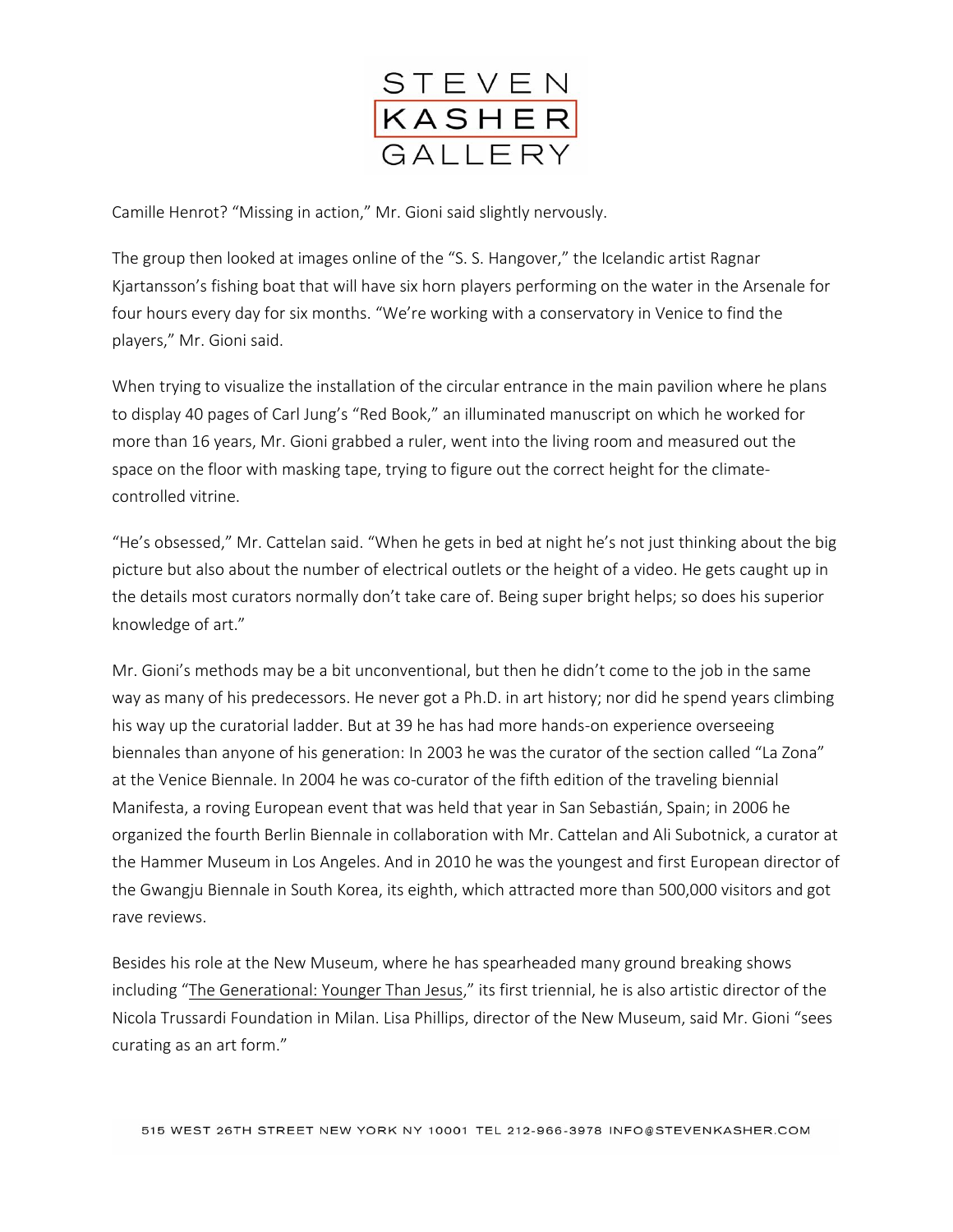

"He is terribly well read without being academic so that he can cut across centuries and create a new story," Ms. Phillips said.

Although it all sounds like pretty serious stuff, but Mr. Gioni has a lighter side too. In 2002 Mr. Gioni, along with Mr. Cattelan and Ms. Subotnick, started "The Wrong Gallery," a minuscule space that was little more than a doorway with a classic Chelsea aluminum-glass front door on West 20th Street. (In 2005 the spoof gallery was evicted, then decamped to the Tate Modern in London in 2005, closing three years later.)

Mr. Gioni's parents are retired — his mother was a schoolteacher and his father was the manager of an ink factory. When he was 15 he moved on his own to Vancouver Island in Canada, where he attended the United World Colleges; later he received a degree in art history from the University of Bologna. The youngest of three siblings, he describes himself as the black sheep of the family.

To support himself through school he worked as a translator and eventually became editor of the Italian edition of Flash Art, where he met Mr. Cattelan; in 1999 he moved to New York as its American editor. He met Francesco Bonami, now an independent curator, and did some work with him. Mr. Bonami was the artistic director of the Venice Biennale in 2003 and it was he who asked Mr. Gioni to organize "La Zona" there. Ms. Phillips hired him at the New Museum in 2006 after seeing the Berlin Biennale, which she called "a standout."

Despite the instantaneous nature of culture today and the proliferation of art fairs and giant exhibitions, Mr. Gioni still believes there is a place for biennales. "I grew up with them," he said. "I saw my first one in Venice in 1993. They are no longer a fixed formula. This is the first decade of a new century and this show will deal with our age of hyperconnectivity, by looking at what goes on in our heads rather than online. It is about the synchronicity of the past, the present and the future."

*This article has been revised to reflect the following correction:*

## *Correction: June 2, 2013*

*An article and an accompanying picture caption last Sunday about Massimiliano Gioni, curator of the 2013 Venice Biennale, misstated his age. He is 39, not 40. The article also described incorrectly the profession of Ali Subotnik, who worked on a project with Mr. Gioni. She is a curator at the Hammer Museum in Los Angeles, not an independent curator.*

515 WEST 26TH STREET NEW YORK NY 10001 TEL 212-966-3978 INFO@STEVENKASHER.COM